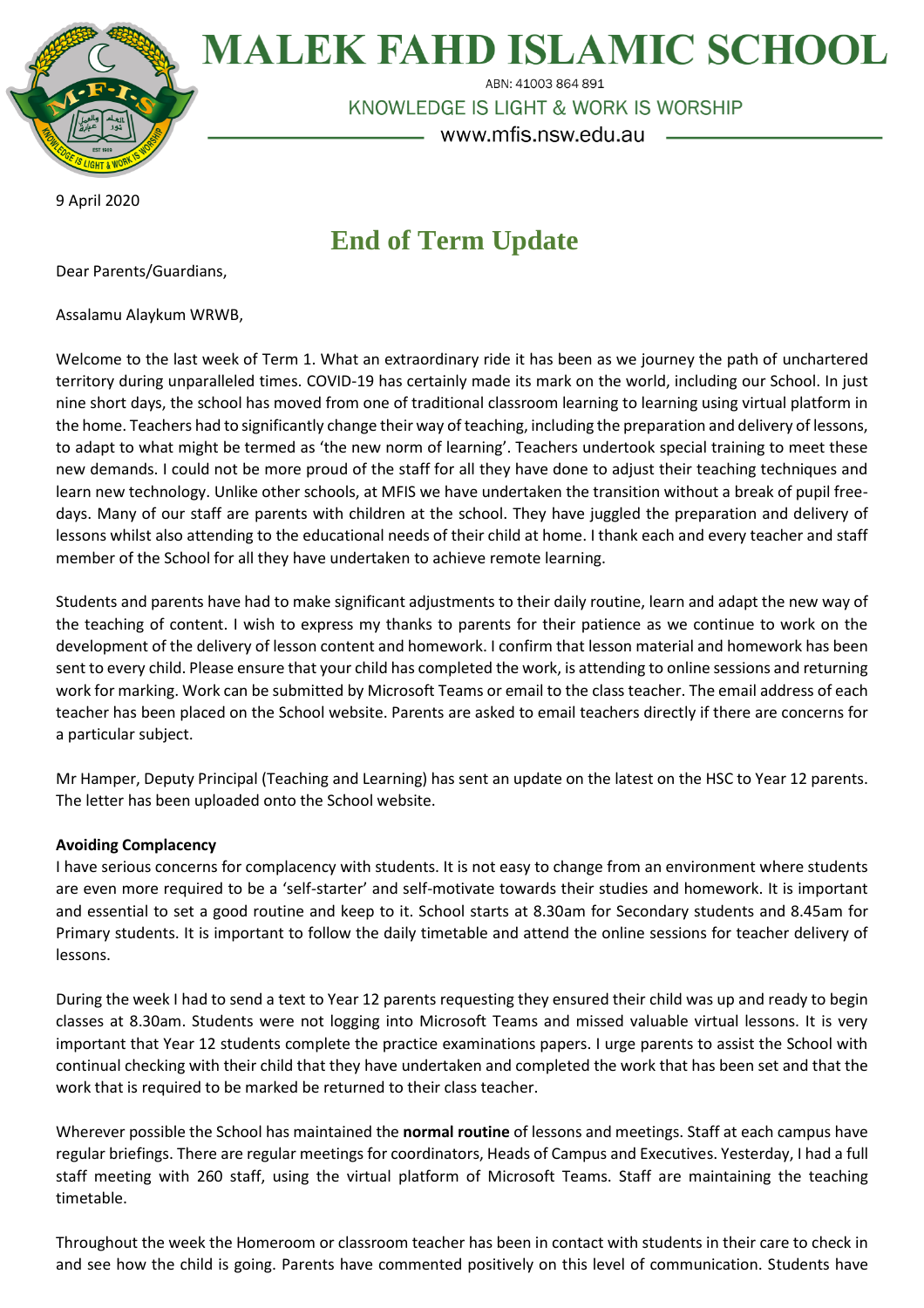enjoyed hearing a familiar voice at the other end of the telephone. Hearing a familiar voice has been welcomed by students and parents. I remind parents that each Homeroom Teacher will be making weekly calls to every child that is in their Homeroom Class.

## **Attendance**

NESA have put out guidelines for marking student attendance while undertaking home schooling. It is important the school following NESA expectations. All students from Year 7 to 12 must log into Microsoft Teams each day. This will record attendance of students. Teachers of students from Kindergarten to Year 6 will be telephoned during the week for parent comments on their child's attendance to school work.

### **Microsoft Teams**

Microsoft Teams has been set up for all students from Years 3 to Year 12. During the coming holidays the IT department will be setting up Microsoft Teams for students from Kindergarten to Year 2. So, from the commencement of Term 2, all students will have access to Microsoft Teams.

### **Devices**

I understand the need for students to have a device at home to undertake remote learning. The school has provided access to devices to families at a ratio of 1 between 3 children. We are now looking at the potential of reducing this to a ratio of 1 between 2 students and eventually a device for each child. We are looking at options to realise this aim. It may still include iPads and laptops. As we progress this aim, more information will be forthcoming in the near future. Parents are reminded that any student issued with a student email will have access to Microsoft Office 365 for free. A **device survey** will be emailed to all parents in the coming days. It will be an interactive survey to complete online and submit. The purpose of this survey is to understand the number of devices in each household so we can understand how best to meet the education needs of each family.

#### **Financial support**

The School Board is aware of potential hardships parents may be experiencing. The Board Chairman's most recent Board Update included a reduction of school fees for Term 2. We appreciate the efforts of those families who continue to pay their fees. Parents who may be experiencing financial difficulties are asked to contact me or the Business Manager, Mr Dennis Aktypis for confidential discussions.

#### **Wellbeing Support**

The MFIS Counselling Department is there to support students and their families. We know this may be an increasingly stressful time for families, especially with school holidays and Ramadan approaching. The MFIS Counselling team would like to direct families towards the *attached* MFIS Parents Contact List which includes some useful parenting and mental health services and resources that may support you over the holiday break or when dealing with challenging circumstances. Of note is the free Islamicare Parent and Youth Hotline Service, 1800 960 009 (available 9ammidnight). Please find some excellent parent and student tip sheets and other resources on the MFIS website.

With the move to remote online learning and increased social connections having to be made via online platforms, and the added concerns for online safety, the Counselling Department has summarised some tips suggested in the COVID-19 Global ONLINE SAFETY ADVICE for parents and carers (please see *attached)* and noted some additional resources such as the [Behind the Screen in Quarantine -](https://www.facebook.com/profile.php?id=2852026774905555&ref=br_rs) Free LIVE Online Program and [https://www.facebook.com/profile.php?id=2852026774905555&ref=br\\_rs](https://www.facebook.com/profile.php?id=2852026774905555&ref=br_rs) (an Australian Muslim FB forum, focusing on combating digital pornography, with upcoming sessions on the  $11^{th}$ ,  $15^{th}$  and  $18^{th}$  of April).

If you would like to make a counselling referral for your child or get in touch with a school counsellor, please email: **Greenacre Secondary: [counsellingGS@mfis.nsw.edu.au](mailto:counsellingGS@mfis.nsw.edu.au) Greenacre Primary: [counsellingGP@mfis.nsw.edu.au](mailto:counsellingGP@mfis.nsw.edu.au)**

**Hoxton Park: [counsellingHP@mfis.nsw.edu.au](mailto:counsellingHP@mfis.nsw.edu.au)**

**Beaumont Hills: [counsellingBH@mfis.nsw.edu.au](mailto:counsellingBH@mfis.nsw.edu.au)**

NSW Health has very useful website on COVID-19 with helpful information in multiple languages: <https://www.health.nsw.gov.au/Infectious/diseases/Pages/covid-19-resources.aspx>